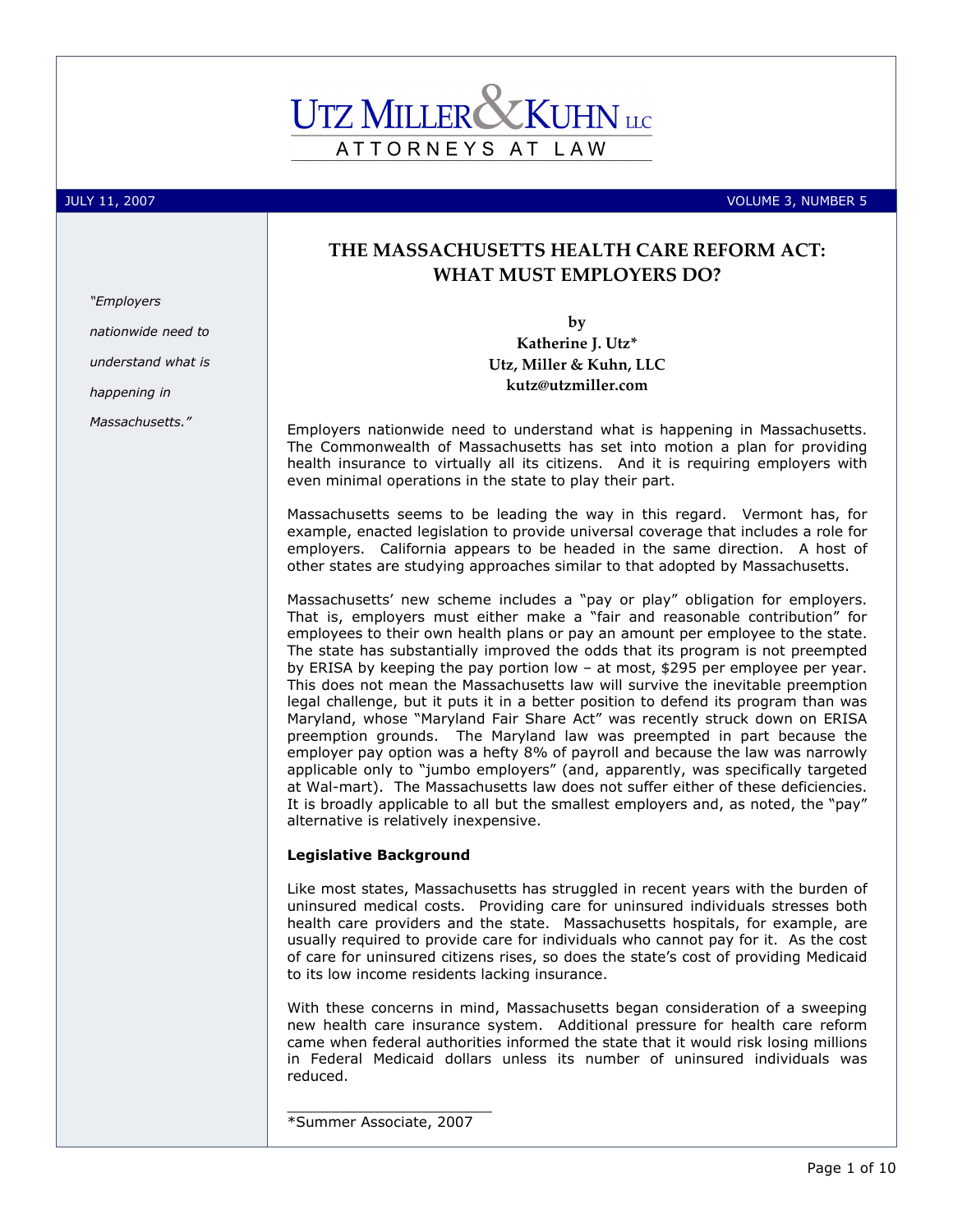"[The new]

requirements apply to

employers that

employ 11 or more

full-time equivalent

employees at

**Massachusetts** 

locations."

Utz, Miller & Kuhn, LLC 7285 West 132nd St. Suite 320 Overland Park, KS 66213

Phone: 913.685.0970 Fax: 913.685.1281

Gregory B. Kuhn gkuhn@utzmiller.com Phone: 913.685.0774 Fax: 913.685.1281

Eric N. Miller emiller@utzmiller.com Phone: 913.685.8150 Fax: 913.685.1281

John L. Utz jutz@utzmiller.com Phone: 913.685.7978 Fax: 913.685.1281

Matthew J. Eickman meickman@utzmiller.com Phone: 913.685.0749 Fax: 913.685.1281

www.utzmiller.com

The information in this newsletter is of a general nature only and does not constitute legal advice.

Consult your attorney for advice appropriate to your circumstances.

The result was a 2006 Massachusetts health care reform act ("the Act"), which imposes a host of requirements on Massachusetts residents and employers, as well as on insurance companies doing business in Massachusetts. In short, all residents are required to purchase health insurance by July 1, 2007, and employers are required to offer or facilitate access to health insurance. Fairly rigid requirements are imposed on health care insurance carriers doing business in Massachusetts, which will indirectly affect employers. The Act also establishes the Commonwealth Health Insurance Connector ("the Connector"), which is the state entity charged with the task of implementing many aspects of the new law.

#### Which Employers Must Comply?

The Act imposes three main requirements. These requirements apply to employers that employ 11 or more full-time equivalent employees at Massachusetts locations. Only employees who have been employed for at least one month are taken into account for this purpose.

#### Employer Requirements:

- 1. **Fair Share Employer Contribution** Employers with 11 or more full-time equivalent employees employed at Massachusetts locations must offer a group health care plan (within the meaning of Tax Code Section 5000(b)(1)) to which the employer makes a "fair and reasonable contribution" or pay an annual "Fair Share Employer Contribution," not to exceed \$295 per employee, into the newly established Commonwealth Care Trust Fund.
	- Who is a full-time equivalent employee? Neither the Act nor the regulations explicitly state how to determine how many fulltime equivalent employees an employer has for the purpose of determining whether the employer must comply with the "fair share contribution" requirement. The only available guidance on the issue is from the second and third employer requirements (discussed later), where an employer is determined to have 11 or more full-time equivalent employees if "the sum of total payroll hours for all employees . . . divided by 2,000 is greater than or equal to 11." A worker from a "temporary agency" is not considered an employee of the client company.
	- **How is a "fair and reasonable contribution" determined?** If an employer meets either of two tests, the employer is exempt from having to pay into the Commonwealth Care Trust Fund.

**Primary Test:** If 25% or more of an employer's full-time Massachusetts employees are enrolled in the employer's group health plan, the employer is deemed to make a "fair and reasonable contribution." The employees taken into account include all full-time employees (working at least 35 hours a week) who are employed at Massachusetts locations, whether or not they are Massachusetts residents. Full-time employees do not include independent contractors, seasonal employees, or temporary employees.

**Secondary Test:** Even if an employer cannot meet the primary test, if the employer offers to pay at least 33% of the premium cost of any group health plan it offers to its full-time employees that were employed at least 90 days during the period from October 11, 2006, through September 20, 2007, then the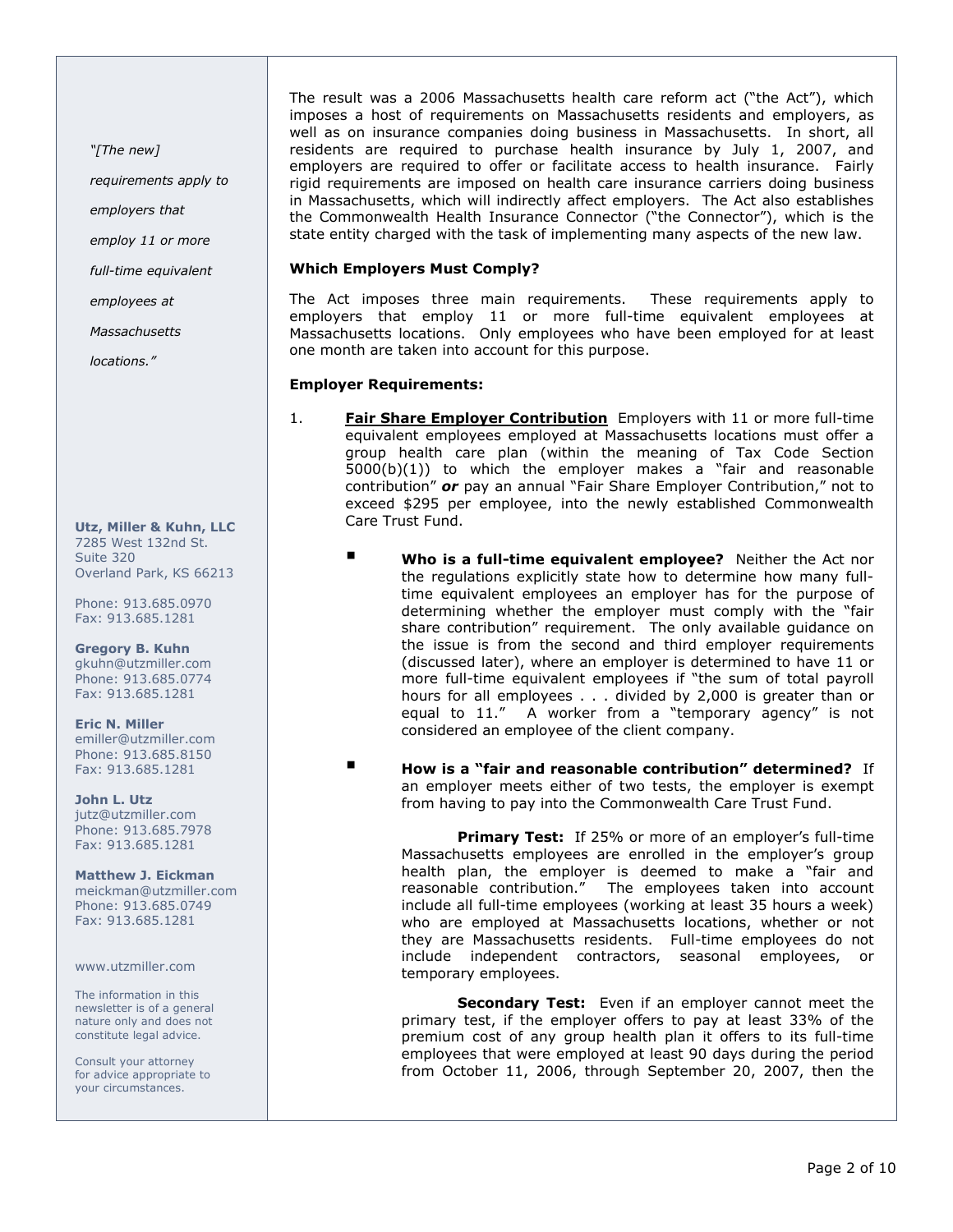"Employers must either make a 'fair and reasonable contribution' for employees to their own health plans or pay an amount per employee to the

state."

Utz, Miller & Kuhn, LLC 7285 West 132nd St. Suite 320 Overland Park, KS 66213

Phone: 913.685.0970 Fax: 913.685.1281

Gregory B. Kuhn gkuhn@utzmiller.com Phone: 913.685.0774 Fax: 913.685.1281

Eric N. Miller emiller@utzmiller.com Phone: 913.685.8150 Fax: 913.685.1281

John L. Utz jutz@utzmiller.com Phone: 913.685.7978 Fax: 913.685.1281

Matthew J. Eickman meickman@utzmiller.com Phone: 913.685.0749 Fax: 913.685.1281

www.utzmiller.com

The information in this newsletter is of a general nature only and does not constitute legal advice.

Consult your attorney for advice appropriate to your circumstances.

employer is deemed to make a "fair and reasonable contribution." Again, it appears that only full-time employees employed at Massachusetts locations are taken into account. Full-time employees do not include independent contractors, seasonal employees, or temporary employees.

- **U** What about Multi-state employers? Multi-state employers can be subject to the fair share contribution requirement. For a multistate employer with Massachusetts locations, the Primary Test percentage is calculated by taking into account all full-time employees at all Massachusetts locations. The same appears to be true for the Secondary Test as well.
- When does the requirement become effective? July 1, 2007.
- 2. Section 125 Cafeteria Plan Employers with 11 or more full-time equivalent employees at a Massachusetts location are required to adopt and maintain a cafeteria plan that satisfies both Section 125 of the Tax Code and the Connector's rules and regulations. $<sup>1</sup>$  An employer must also</sup> file a copy of the Section 125 plan with the Connector. Independent contractors who provide services in Massachusetts are not employees for purposes of the cafeteria plan requirement.

So long as an employer provides medical coverage to all of its Massachusetts location employees (including, but not limited to, full-time, part-time, seasonal, and temporary employees) and pays the full monthly cost of that medical coverage for all such employees, the employer is exempt from the Section 125 plan requirement. A Free Rider Surcharge will be assessed when an employer with 11 or more full-time employees at Massachusetts locations fails to adopt and maintain a Section 125 plan and has any "state-funded employees" and its state-funded employees use a total of \$50,000 of state-funded health services for themselves or their dependents during a fiscal year (running from October 1 through September 30).

 How does an employer know if it has 11 or more employees at a Massachusetts location? An employer has 11 or more employees for purposes of this requirement if the employees on the employer's payroll work a total of 22,000 hours or more (that is, if the sum of total payroll hours for all employees during the applicable determination period divided by 2,000, is greater than or equal to 11). If an employee has more than 2,000 payroll hours, the employer is to count only 2,000 hours for that individual. Only payroll hours of employees working at Massachusetts locations are counted in determining the number of employees.

The actual text of the Act, and 956 CMR 4.00, state that an employer with 11 or more employees must adopt and maintain a Section 125 plan. The regulation makes clear that for purposes of determining which employers are subject to the cafeteria plan requirement, employees include, but are not limited to, full-time employees, part-time employees, temporary employees, and seasonal employees. An employer has 11 or more employees if "the sum of total payroll hours for all employees . . . divided by 2,000 is greater than or equal to 11." Thus, the Connector has interpreted the cafeteria plan requirement to apply to employers with 11 or more full-time equivalent employees working in Massachusetts. Similarly, under the text of the Act, the free rider surcharge (noted later in this newsletter) is assessed on employers who employ 11 or more full-time equivalent employees, and who fail to adopt and maintain a Section 125 Cafeteria Plan.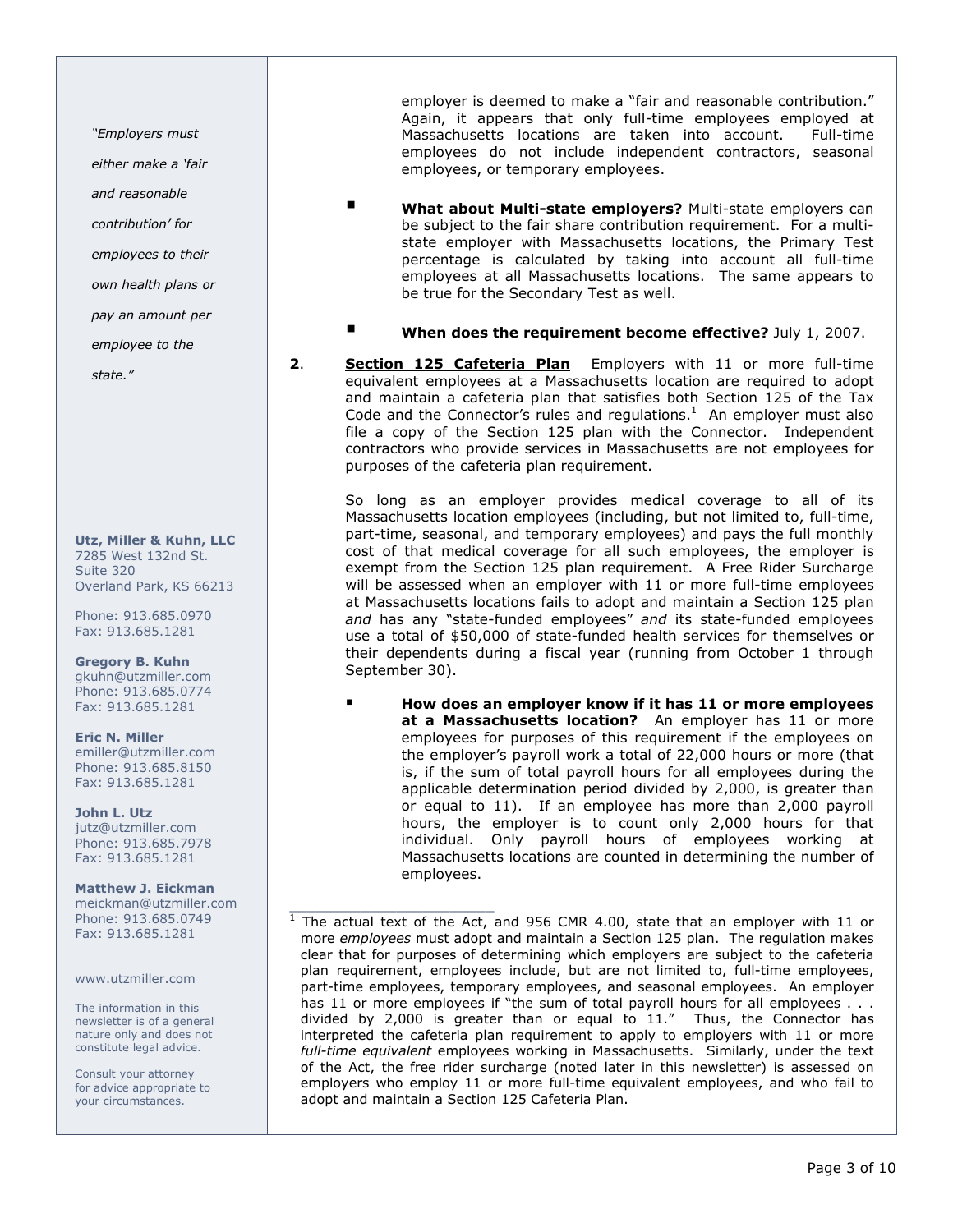"[E]mployers with 11

or more full-time

equivalent employees

at a Massachusetts

location are required

to adopt and maintain

a cafeteria plan."

Utz, Miller & Kuhn, LLC 7285 West 132nd St. Suite 320 Overland Park, KS 66213

Phone: 913.685.0970 Fax: 913.685.1281

Gregory B. Kuhn gkuhn@utzmiller.com Phone: 913.685.0774 Fax: 913.685.1281

Eric N. Miller emiller@utzmiller.com Phone: 913.685.8150 Fax: 913.685.1281

John L. Utz jutz@utzmiller.com Phone: 913.685.7978 Fax: 913.685.1281

Matthew J. Eickman meickman@utzmiller.com Phone: 913.685.0749 Fax: 913.685.1281

www.utzmiller.com

The information in this newsletter is of a general nature only and does not constitute legal advice.

Consult your attorney for advice appropriate to your circumstances.

- Who is a state-funded employee? A "state-funded employee" is an employee or dependent of an employee (a) with more than three "state-funded admissions" or visits during a fiscal year (running from October 1 through September 30), or (b) of an employer whose employees or dependents have five or more "state-funded admissions" or visits during a fiscal year.
- What about multi-state employers? A multi-state employer with Massachusetts locations must count all employees employed at all Massachusetts locations when calculating total payroll hours for the purpose of determining whether the requirement applies.
- What are the additional requirements for the Section 125 plan promulgated by the Connector? In addition to the need for an employer's cafeteria plan to meet the requirements of Tax Code Section 125, (1) the plan must consist of a written plan document specifically describing its available benefits, its eligibility rules regarding participation, procedures for plan elections, the manner in which employer contributions may be made to the plan, the maximum amount of elective employer contributions available to any plan participant, and the plan year on which the plan operates; (2) the plan must, at a minimum, be a "premium only plan" offering access to at least one medical care coverage option in lieu of cash compensation; (3) an eligible employee must be offered participation in the plan during any applicable election periods, without regard to whether the eligible employee was previously eligible or had previously waived participation; (4) no employer contribution is required; (5) the following employees may be exempt from eligibility to participate in the plan: employees younger than 18, temporary employees, part-time employees (working, on average, less than 64 hours a month), wait staff or service employees who earn, on average, less than \$400 in monthly payroll wages, student employees employed as interns, and certain seasonal employees who are international workers.
- **No What are the filing requirements?** An employer must submit a copy of its cafeteria plan to the Connector or its designee on or before the date the employer becomes subject to the cafeteria plan requirement. Each submission must be in the form and manner specified by the Connector and the employer must designate a responsible individual authorized to verify and certify the accuracy of the document being submitted. For employers with 11 or more full-time equivalent employees during the 12 months ending March 31, 2007, the filing deadline is October 1, 2007. For subsequent years, the determination of whether an employer is subject to the requirement will be made based on the 12 months ending June 30, with employers becoming subject to the Section 125 requirement (including the filing requirement) on the immediately following October 1.

**No is subject to the free rider surcharge and what is it** exactly? An employer is subject to the surcharge if it employs 11 or more full-time equivalent employees, fails to meet the Section 125 cafeteria plan requirement, has employees who are statefunded employees, and its state-funded employees receive statefunded health services that total at least \$50,000 (the employer is then termed a "non-providing employer"). An employer who is a signatory to or obligated under a bona fide collective bargaining agreement that governs employment conditions of the state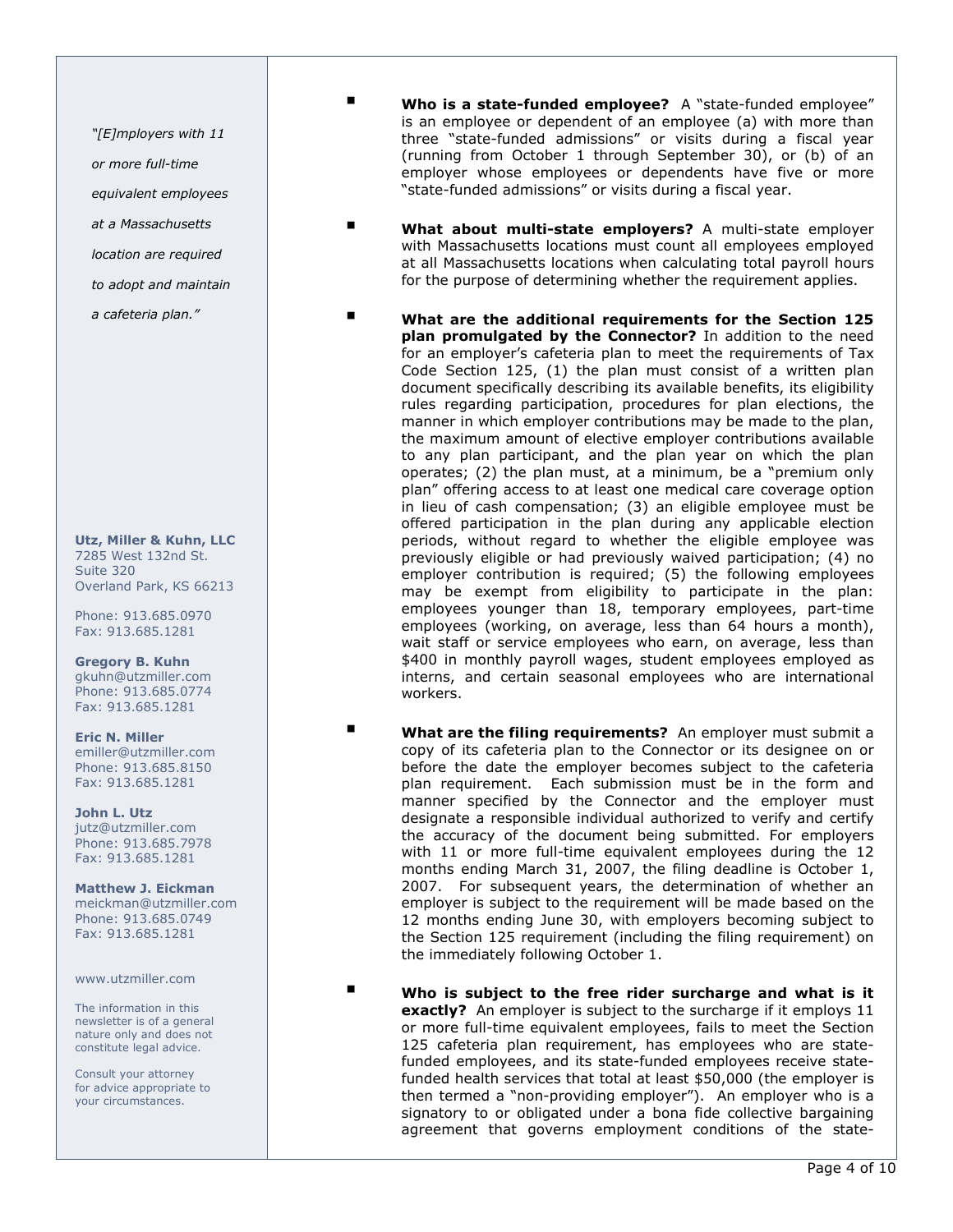"Employers . . . are

required to report

specific information

on an Employer HIRD

("Health Insurance

Responsibility

Disclosure") Form."

Utz, Miller & Kuhn, LLC 7285 West 132nd St. Suite 320 Overland Park, KS 66213

Phone: 913.685.0970 Fax: 913.685.1281

Gregory B. Kuhn gkuhn@utzmiller.com Phone: 913.685.0774 Fax: 913.685.1281

Eric N. Miller emiller@utzmiller.com Phone: 913.685.8150 Fax: 913.685.1281

John L. Utz jutz@utzmiller.com Phone: 913.685.7978 Fax: 913.685.1281

Matthew J. Eickman meickman@utzmiller.com Phone: 913.685.0749 Fax: 913.685.1281

www.utzmiller.com

The information in this newsletter is of a general nature only and does not constitute legal advice.

Consult your attorney for advice appropriate to your circumstances.

funded employee is not, however, considered a "non-providing employer." A non-providing employer is subject to a surcharge equal to a portion of the state's cost of providing benefits to the employer's uninsured employees at the end of each fiscal year.

- When does the requirement become effective? July 1, 2007.
- **3.** Health Insurance Responsibility Disclosure Employers with 11 or more full-time equivalent employees at Massachusetts locations ("reporting employers") are required to report specific information on an Employer HIRD ("Health Insurance Responsibility Disclosure") Form. In addition, each reporting employer must provide an Employee HIRD Form for completion and signature by each employee at a Massachusetts location who declines to enroll in employer-sponsored insurance or who declines to use the employer's Section 125 plan.
	- **How does an employer know if it has 11 or more full-time** equivalent employees? An employer has 11 or more full-time equivalent employees if the sum of the total payroll hours for employees at Massachusetts locations divided by 2,000 is equal to or greater than 11 (and, thus, the employer is a "reporting employer"). For employees with more than 2,000 payroll hours, the employer is to count only 2,000 hours.
		- What is the required information for the Employer HIRD Form? Each reporting employer is required to report: (1) its legal name; (2) its "DBA" (doing business as) name, if any; (3) its Federal Employer Identification Number; (4) its Massachusetts Division of Unemployment Assistance Account Number; (5) whether the employer adopts and/or maintains a Section 125 plan in accordance to the Connector's requirements; (6) whether the employer contributes to the premium cost of a group health plan; (7) if the employer does contribute to a group health plan, the employer contribution percentage (for each employee category, if the percentage varies); (8) if the employer contributes to a group health plan, the total monthly premium cost for the lowest priced health insurance offered for an individual plan and a family plan; (9) if the employer contributes to a group health plan, the total monthly premium cost for the highest priced health insurance offered for an individual plan and a family plan; and (10) if the employer offers an employer sponsored group health plan, the open enrollment period for each plan.
	- **Number 19 When should this form be submitted?** An employer must submit its Employer HIRD form using information as of July 1 of each year. The state's Division of Health Care Finance and Policy will announce later the due date for the form.
	- What is the required information for the *Employee* HIRD **Form?** Each employee is required to submit the following information, if the employee works at a Massachusetts location and declines to enroll in employer-sponsored health care insurance or the employer's Section 125 plan; (1) the employee's name; (2) the employer's name; (3) whether the employee was informed about the employer's Section 125 plan; (4) whether the employee declined to use the Section 125 plan to pay for health insurance; (5) whether the employer offered the employee subsidized health insurance; (6) whether the employee declined to enroll in employer subsidized health insurance; (7) if the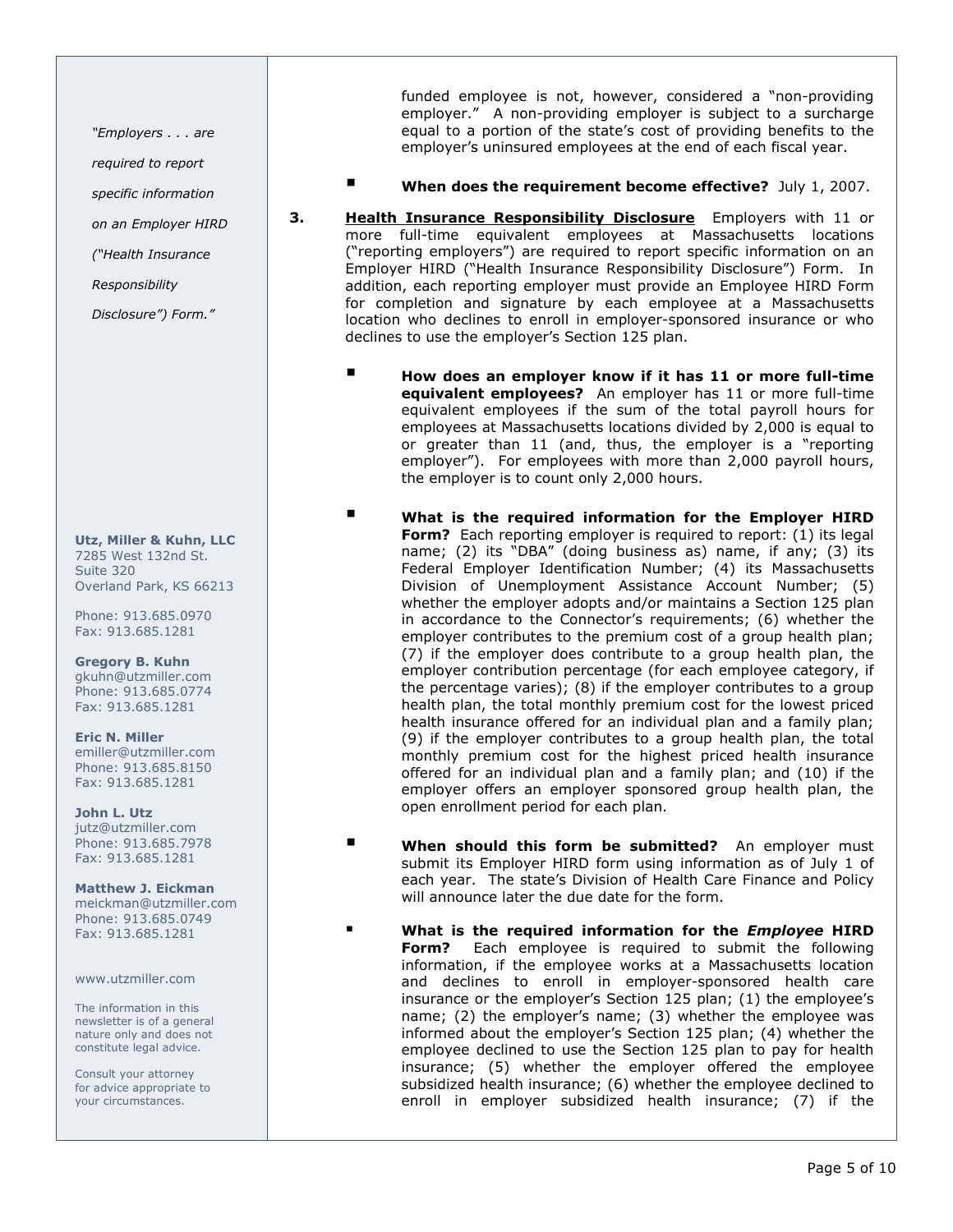"There has, as of yet,

been no indication

that employees who

do not have a regular

worksite in

Massachusetts, but

who regularly make

sales calls, or

otherwise provide

services, in the state

are subject to the

new rules."

Utz, Miller & Kuhn, LLC 7285 West 132nd St. Suite 320 Overland Park, KS 66213

Phone: 913.685.0970 Fax: 913.685.1281

Gregory B. Kuhn gkuhn@utzmiller.com Phone: 913.685.0774 Fax: 913.685.1281

Eric N. Miller emiller@utzmiller.com Phone: 913.685.8150 Fax: 913.685.1281

John L. Utz jutz@utzmiller.com Phone: 913.685.7978 Fax: 913.685.1281

Matthew J. Eickman meickman@utzmiller.com Phone: 913.685.0749 Fax: 913.685.1281

www.utzmiller.com

The information in this newsletter is of a general nature only and does not constitute legal advice.

Consult your attorney for advice appropriate to your circumstances.

employee declined employer subsidized health insurance, the dollar amount of the employee's portion of the monthly premium cost of the least expensive individual health plan offered by the employer; (8) whether the employee has alternative insurance coverage; and (9) the date the employee completed and signed the HIRD Form.

**U** When should this form be submitted? An employer must obtain a signed form from each employee required to submit a form by the earlier of (a) 30 days after the close of the applicable open enrollment period for the employer's health insurance (or cafeteria plan), or (b) September 30 of the reporting year. It appears that reporting years run from July 1 through June 30, although neither the Act nor the regulations explicitly define "reporting year" with regard to the *Employee* HIRD Form. If an employee enrolled in an employer sponsored health insurance plan subsequently terminates participation in the plan, the employee must sign a HIRD Form within 30 days of that termination. An employer must also obtain a signed HIRD Form from newly hired employees (who either decline employer sponsored health insurance or decline to use the employer's Section 125 plan to pay for health insurance) within 30 days of the applicable enrollment period.

#### What If an Employee is Not a Massachusetts Resident?

Regulations make it clear that the last two employer requirements (the cafeteria plan requirement and the HIRD disclosure requirement) apply to employees who work at a Massachusetts location even if they are not Massachusetts residents. Thus, a Vermont resident working for an employer at a Massachusetts location is an employee for purposes of employer compliance with these two requirements of the Act. As a result, such an employee would need to be among those offered cafeteria plan coverage (to avoid the employer being subject to the Free Rider Surcharge), and would be subject to HIRD reporting. However, a Massachusetts resident working for an employer at a Vermont location is not considered an employee for these purposes.

The first requirement (the "fair share contribution") does not explicitly mention the issue of residency. However, the Connector's Employer Handbook states that employees who are not Massachusetts residents but who work at Massachusetts locations are included in the number of full-time employees, and therefore would be subject to the Fair Share Employer Contribution requirements.

#### What If an Employer Has No Facility in Massachusetts?

It is unclear, but seems likely, that an employee must actually work at a physical facility maintained by the employer in Massachusetts to be considered working at a "Massachusetts location." There has, as of yet, been no indication that employees who do not have a regular worksite in Massachusetts, but who regularly make sales calls, or otherwise provide services, in the state are subject to the new rules.

### Additional Requirements Under the Act That May Affect Employers:

While the Act imposes only three requirements on employers directly, several requirements imposed upon health care insurance carriers may indirectly affect the underlying plan design of insured group health plans of Massachusetts employers.

1. **Nondiscrimination** The Act requires that insurance contracts or policies delivered in Massachusetts be offered by the employer to all its full-time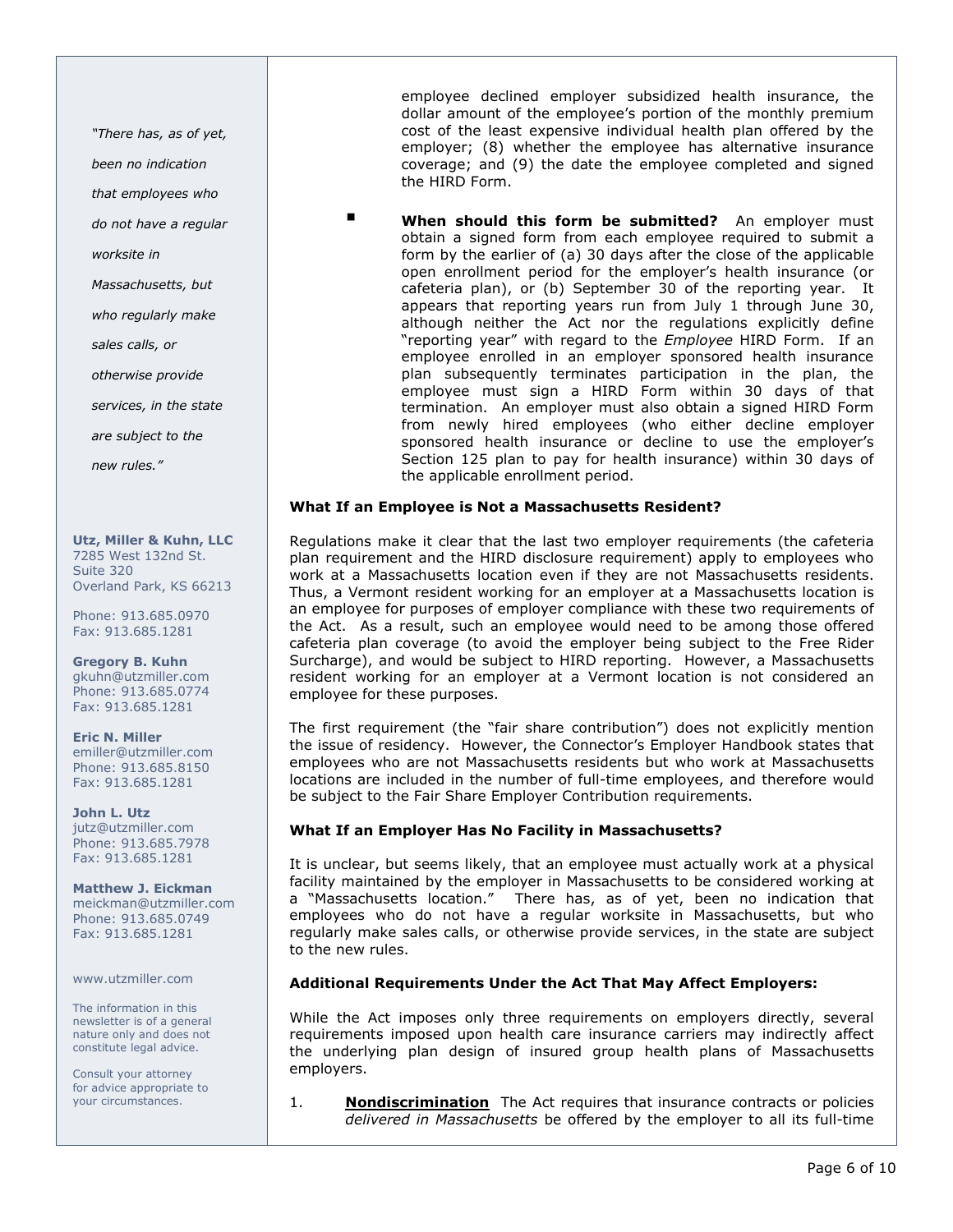"[The Act] also

prohibits [a

Massachusetts]

employer [with an

insured plan] from

contributing a smaller

premium percentage

for an employee than

it contributes for

other employees with

an equal or greater

hourly or annual

salary."

Utz, Miller & Kuhn, LLC 7285 West 132nd St. Suite 320 Overland Park, KS 66213

Phone: 913.685.0970 Fax: 913.685.1281

Gregory B. Kuhn gkuhn@utzmiller.com Phone: 913.685.0774 Fax: 913.685.1281

Eric N. Miller emiller@utzmiller.com Phone: 913.685.8150 Fax: 913.685.1281

John L. Utz jutz@utzmiller.com Phone: 913.685.7978 Fax: 913.685.1281

Matthew J. Eickman meickman@utzmiller.com Phone: 913.685.0749 Fax: 913.685.1281

www.utzmiller.com

The information in this newsletter is of a general nature only and does not constitute legal advice.

Consult your attorney for advice appropriate to your circumstances.

employees (scheduled or expected to work at least the equivalent of an average of 35 hours a week) who live in Massachusetts. It also prohibits an employer from contributing a smaller premium percentage for an employee than it contributes for other employees with an equal or greater hourly or annual salary. These nondiscrimination requirements apply to policies issued, delivered, or renewed in Massachusetts on or after July 1, 2007.

- 2. **Expanded Dependent Coverage** The Act requires carriers with insured health benefit plans that provide dependent coverage to make dependent coverage available until a dependent reaches age 26 or, if earlier, for two years following the individual's loss of dependent status under the Tax Code. This requirement applies to employees whose principal place of employment is within Massachusetts. The new rule is imposed on all insured health plans offered by commercial insurance companies, Blue Cross Blue Shield of Massachusetts, and health maintenance organizations.
- 3. **Small Group Insurance Requirements** The Act requires "small group policies" sold or offered for sale in Massachusetts to be available to every eligible small business ("any sole proprietorship, firm, corporation, partnership or association actively engaged in business with not more than 50 eligible employees, the majority of whom work in the<br>Commonwealth"). These health benefit plans must generally be These health benefit plans must generally be "renewable" in accordance with HIPPA requirements. No such policy may include pre-existing condition provisions that exclude coverage for a period beyond 6 months following enrollment. Waiting periods may not exceed 4 months from an eligible employee's or eligible dependent's date of enrollment. Carriers may not exclude any employees or their dependents from a small group plan on the basis of age, occupation, actual or expected health condition, claims experience, and duration of coverage or medical condition.

#### Will ERISA Preempt The Act?

ERISA "supersede[s] any and all State laws insofar as they . . . relate to any employee benefit plan," subject to various exceptions and special rules. This is ERISA's "preemption" provision. As a result of this provision, no state can adopt a law that requires employers to offer an employee benefit plan, including health insurance.

As noted, the Massachusetts Act imposes three main requirements on employers with regard to employee group health insurance. At least two of these three raise preemption issues. The first is the requirement that certain employers offer a group health care plan to which the employer makes a "fair and reasonable contribution" **or** pay an annual contribution into the newly established Commonwealth Care Trust Fund. The second requirement that raises a preemption issue is the requirement that covered employers adopt and maintain a cafeteria plan in compliance with Section 125 of the Tax Code (as well as meet other Connector requirements).

It is possible ERISA will preempt the "fair share contribution" requirement of the Act on the theory that the requirement directly regulates employers' plans. Notably, a state law sufficiently "relates to an ERISA plan," so as to be preempted, if the state law "directly regulates or effectively mandates some element of the structure or administration of employers' ERISA plans."<sup>2</sup> As to the Section 125 plan requirement, the fairer argument is probably that the requirement is not preempted. That is because the Act requires only

\_\_\_\_\_\_\_\_\_\_\_\_\_\_\_\_\_\_\_\_\_\_\_ <sup>2</sup>Retail Industry Leaders Assoc. v. Fielder, 475 F.3d. 180, 193 (4th Cir. 2007).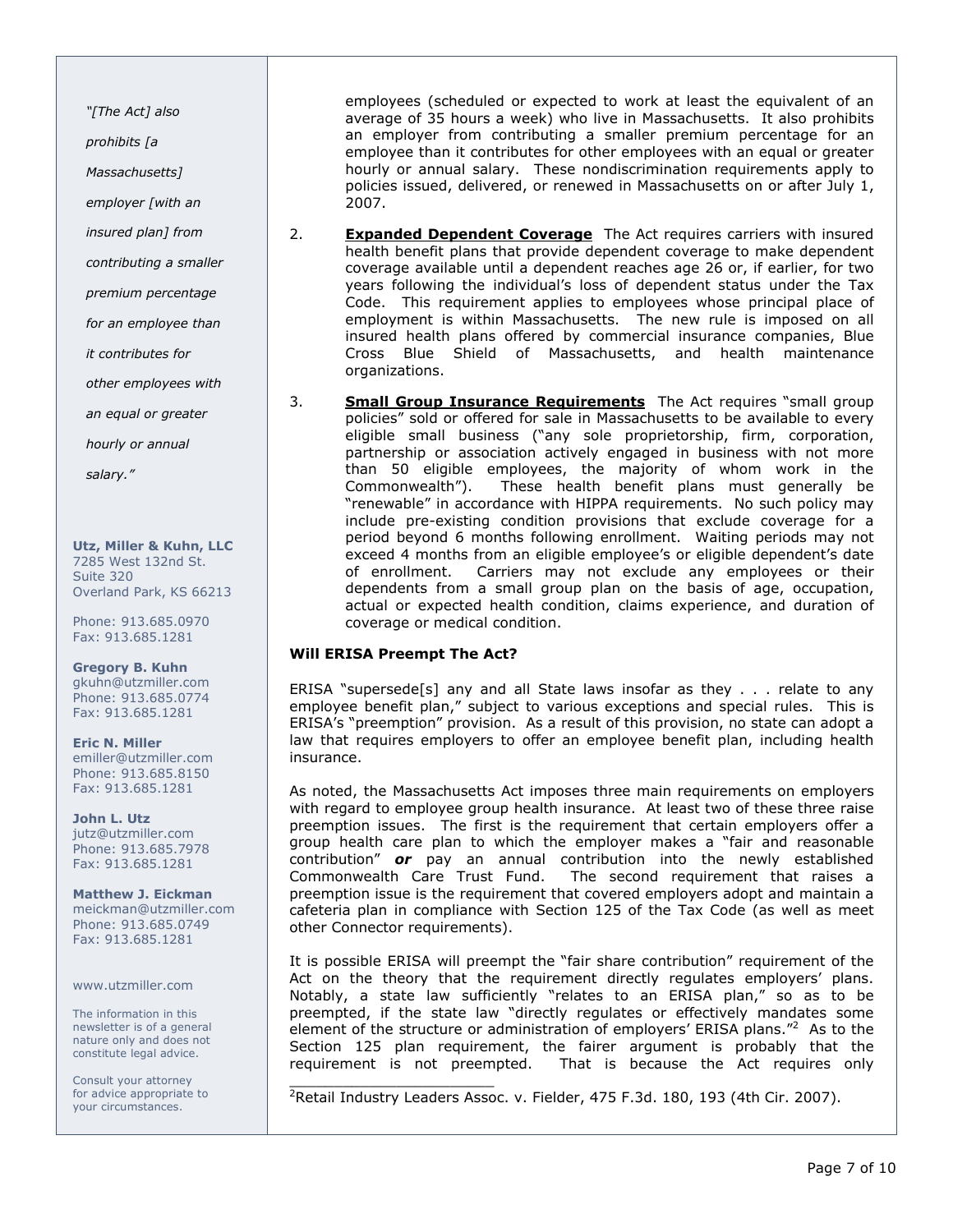"It is possible

ERISA will preempt

the 'fair share

contribution'

requirement of the

Act."

Utz, Miller & Kuhn, LLC 7285 West 132nd St. Suite 320 Overland Park, KS 66213

Phone: 913.685.0970 Fax: 913.685.1281

Gregory B. Kuhn gkuhn@utzmiller.com Phone: 913.685.0774 Fax: 913.685.1281

Eric N. Miller emiller@utzmiller.com Phone: 913.685.8150 Fax: 913.685.1281

John L. Utz jutz@utzmiller.com Phone: 913.685.7978 Fax: 913.685.1281

Matthew J. Eickman meickman@utzmiller.com Phone: 913.685.0749 Fax: 913.685.1281

www.utzmiller.com

The information in this newsletter is of a general nature only and does not constitute legal advice.

Consult your attorney for advice appropriate to your circumstances.

that employers adopt and maintain a "premium only plan," which offers access to at least one medical care coverage option instead of receiving cash compensation. This required "premium only plan" is probably not an ERISA plan, and, therefore, the requirement to offer such an arrangement would not "relate to" an ERISA plan as required for ERISA preemption.

Although ERISA's preemption provision applies broadly, its application is subject to a number of exceptions. Under one of those exceptions, ERISA does not preempt any state law that regulates insurance. This is known as the "savings clause." The Massachusetts "fair share contribution" requirement is probably not saved from preemption by this exception because the requirement is likely not a state law that "regulates insurance." It is likely not a law that regulates insurance because the "fair share contribution" requirement does not distinguish between employers that provide medical coverage by purchasing insurance and those that instead self-fund coverage. Since the requirement does not apply solely to plans that use insurance, and perhaps more importantly because the requirement is not imposed directly on insurers, the savings clause probably does not save the contribution requirement from preemption.

A recent Fourth Circuit case involving a Maryland statute with many similarities to the Act may offer insight into whether the Massachusetts law is preempted. The Court of Appeals for the Fourth Circuit, in Retail Industry Leaders Assoc. v. Fielder, found that the Maryland Fair Share Health Care Fund Act was preempted by ERISA. The Fair Share Act required employers that were not organized as a nonprofit organization and that employed at least 10,000 Maryland employees to spend 8% or more of total payroll on health insurance costs. If a covered employer did not spend at least 8%, the employer was required to pay the state an "amount equal to 8% of the total wages paid to employees in the State."

Following a strict analytical framework, the court considered the scope of ERISA's preemption provision, and then considered "the nature and effect" of the Maryland Fair Share Act. The court recognized that "the primary objective of ERISA was to 'provide a uniform regulatory regime over employee benefit plans.'" The court relied on the general rule that "a state law has an impermissible 'connection with' an ERISA plan if it directly regulates or effectively mandates some element of the structure or administration of employers' ERISA plans."

The court acknowledged that while states are free to regulate healthcare providers and insurance companies, ERISA preempts state laws "that mandate[ ] employee benefit structures or their administration." The court noted that the Supreme Court has held that where a state law interferes with an employer's ability to administer an ERISA plan uniformly "on a nationwide basis," ERISA preemption applies.

Applying its analysis to the Maryland Fair Share Act, the court concluded that the Maryland Fair Share Act effectively required employers to structure their employee healthcare plans "to provide a certain level of benefits," and thus the Act was sufficiently connected to an ERISA plan for preemption purposes. This was because the Act left the covered employer (Wal-mart) with virtually no choice other than to utilize an ERISA plan or, at a very minimum, to initiate new spending efforts under existing ERISA plans.

The court rejected the argument that the Act was merely a "revenue statute of general application." It did so because, in practice, Wal-mart was the only employer subject to the new law, and "therefore [the Act] could hardly be intended to function as a revenue act of general application." The court found the "core provision" of the Act to require employers to provide medical benefits to its employees. Therefore, the Fair Share Act would "disrupt employers' uniform administration of employee benefit plans on a nationwide basis."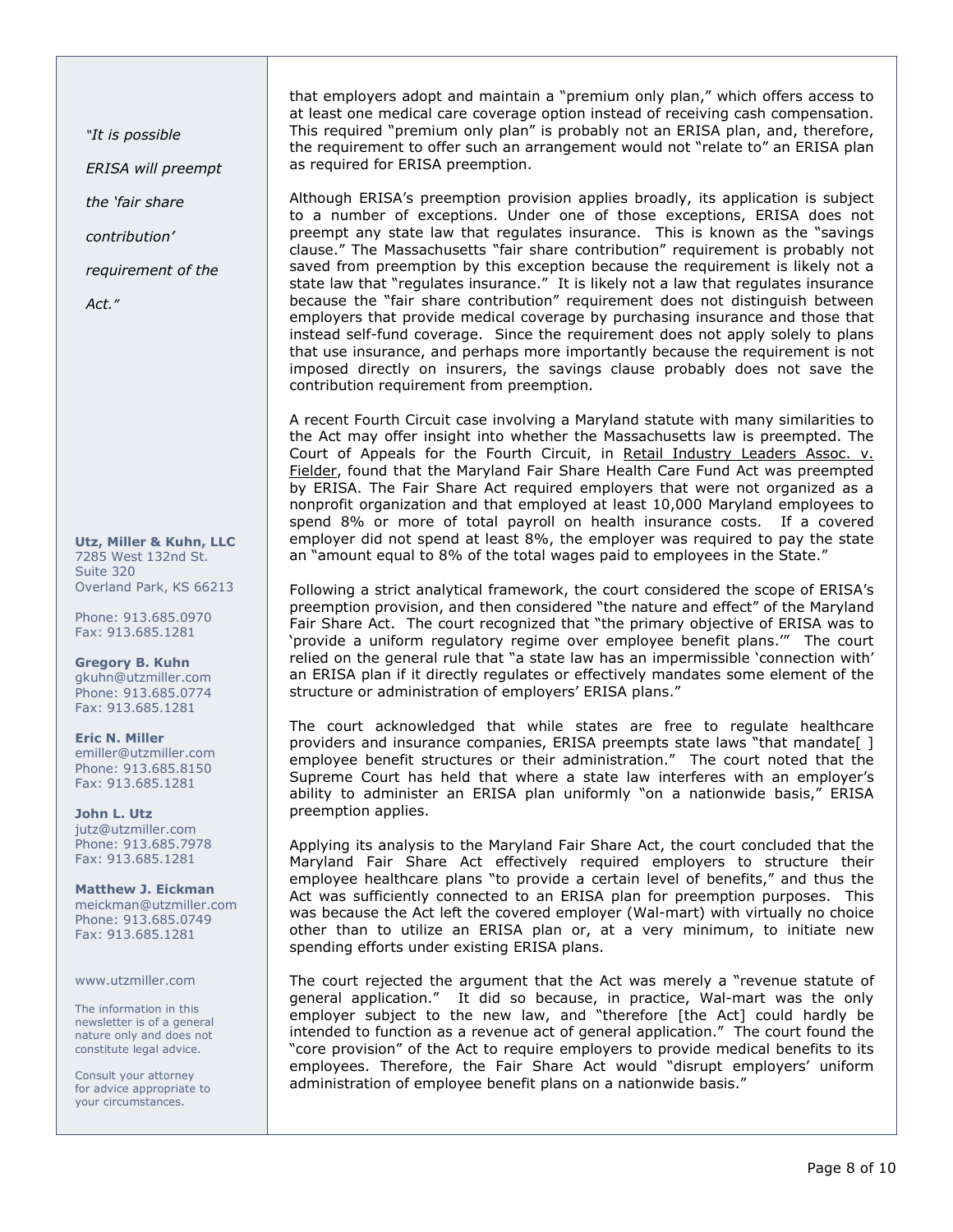"As to the Section

125 plan

requirement, the

fairer argument is

probably that the

requirement is not

preempted."

Utz, Miller & Kuhn, LLC 7285 West 132nd St. Suite 320 Overland Park, KS 66213

Phone: 913.685.0970 Fax: 913.685.1281

Gregory B. Kuhn gkuhn@utzmiller.com Phone: 913.685.0774 Fax: 913.685.1281

Eric N. Miller emiller@utzmiller.com Phone: 913.685.8150 Fax: 913.685.1281

John L. Utz jutz@utzmiller.com Phone: 913.685.7978 Fax: 913.685.1281

Matthew J. Eickman meickman@utzmiller.com Phone: 913.685.0749 Fax: 913.685.1281

www.utzmiller.com

The information in this newsletter is of a general nature only and does not constitute legal advice.

Consult your attorney for advice appropriate to your circumstances.

Although on its face the Maryland statute presented employers with a choice between spending at least 8% of total employee wages on health insurance or paying the state, the court concluded that the alternative of paying the state was, in reality, a meaningless option. This was because the court concluded that no reasonable employer would choose to pay the state "a sum of money that it could instead spend on its employees' healthcare." An employer would potentially "suffer from lower employee morale and increased public condemnation" if it chose to pay the state. Thus, a rational employer would structure its healthcare plans in a way that would satisfy the Fair Share Act's requirements. The court rejected the argument that an employer could satisfy the 8% spending requirement without providing benefits subject to ERISA. Although an employer could maintain on-site medical clinics, the funding of such clinics could not realistically increase healthcare spending enough to comply with the Fair Share Act without the clinic benefit itself becoming a plan subject to ERISA. In addition, the court noted that even if Wal-mart were to "utilize non-ERISA health spending options" to satisfy the Act, it would still need to "coordinate those spending efforts with its existing ERISA plans."

The Massachusetts Health Care Reform Act is similar to the Maryland Fair Share Act in important ways, but also has some very important differences. Among the similarities, both the Massachusetts law and the Maryland Fair Share Act offer employers an alternative of paying an amount to the state rather than funding the employers' own health plans. The Fourth Circuit rejected this alternative under the Maryland Act as a real "choice," since no rational employer would elect to pay the state rather than enjoy the employee good will that would come from providing employees with benefits. Importantly, however, one could argue that for employers subject to the Massachusetts Act, the choice between making a "fair and reasonable contribution" and paying a maximum of \$295 per employee is a meaningful choice.

Another difference between the state laws is that under the Massachusetts law, employers that comply with the "fair share contribution" requirement must maintain a "group health plan" within the meaning of Tax Code Section 5000(b)(1). For most employers, this plan will be a plan under ERISA. This is a bit different from the Maryland statute, which did not technically require employers to establish a plan subject to ERISA, although it did require that an employer spend the required amount on its employees' health insurance costs (to avoid paying the state). The requirement under the Massachusetts Act that employers not wanting to pay the state establish a plan that, for most employers, will be subject to ERISA may slightly increase the likelihood of the Act being preempted.

The most obvious difference between the Maryland Fair Share Act and the Massachusetts law is the number of employers affected. The Maryland law effectively applied only to Wal-mart. The Fourth Circuit found that this undermined the state's argument that the law was a "revenue statute of general application." The state of Massachusetts can certainly argue more persuasively that the Act is of general application. Whether this argument will be enough to save the Act from preemption, however, is unclear, particularly since a court could still find that although the Act is of general application it is not a revenue provision at all, but is instead intended to coerce employers to provide health insurance for their employees. The Fourth Circuit, in striking down the Maryland Fair Share Act, found it important that the Maryland law applied to a national employer and, therefore, would "disrupt employers' uniform administration of employee benefit plans on a nationwide basis." The Massachusetts law has the capacity to have the same effect, since multi-state employers with 11 or more full-time employees at Massachusetts locations are subject to its provisions.